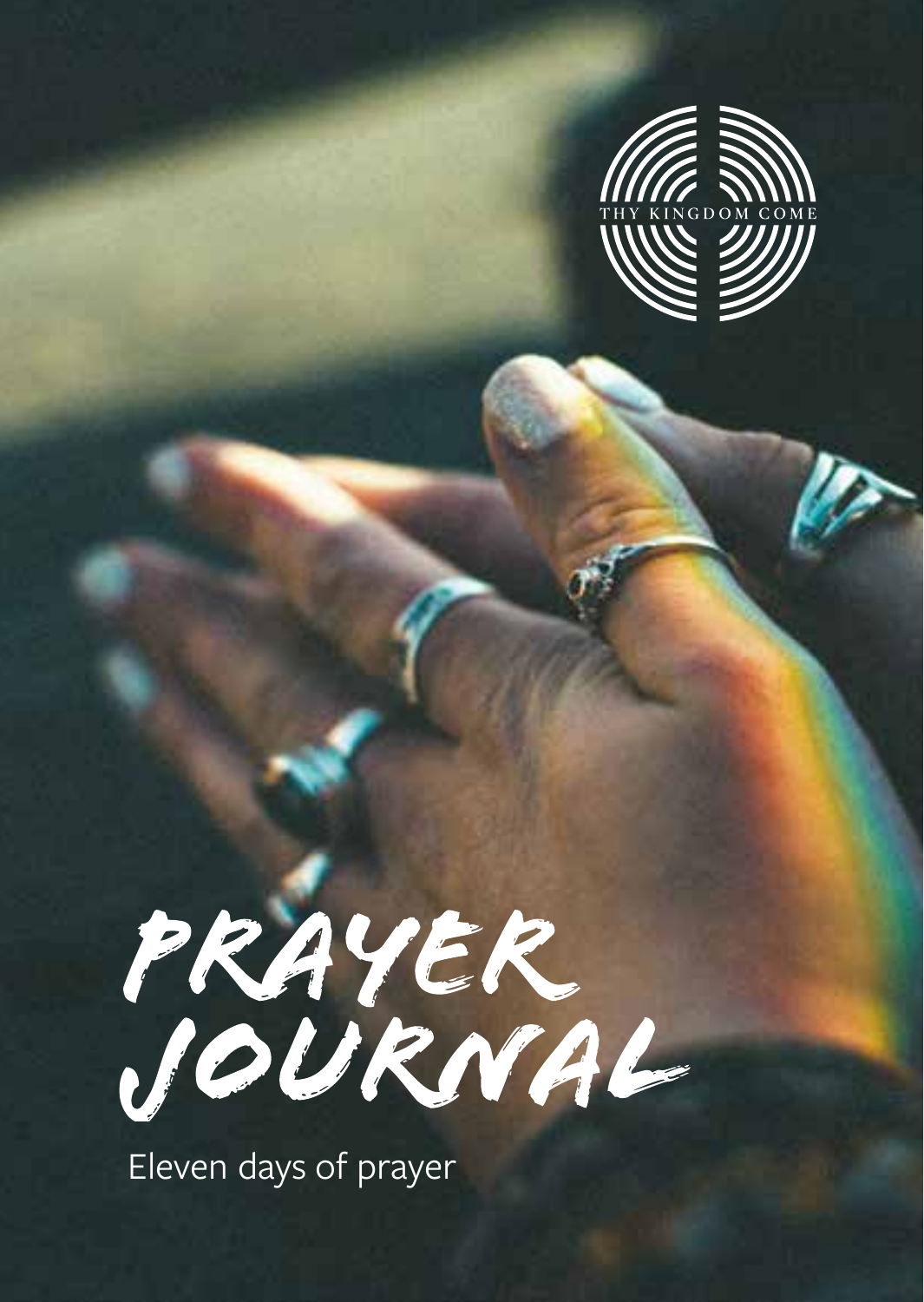# Thy Kingdom Come

*Thy Kingdom Come* is the title coined for a worldwide prayer movement between Ascension and Pentecost. These days have always been infused with expectation and anticipation — as He ascended, our Lord Jesus Christ promised the gift of the Holy Spirit to enable the disciples to be witnesses. As those first followers waited for the promise to be fulfilled by constantly devoting themselves to prayer (*Acts 1:11*), so the renewed call across the church is to set these days apart to pray.

In the gospels we read again and again how people would bring friends, loved ones, family members, and children to Jesus. This is the focus for our prayers in these next days — most particularly to bring to God five individuals, that they might have an encounter with Jesus Christ.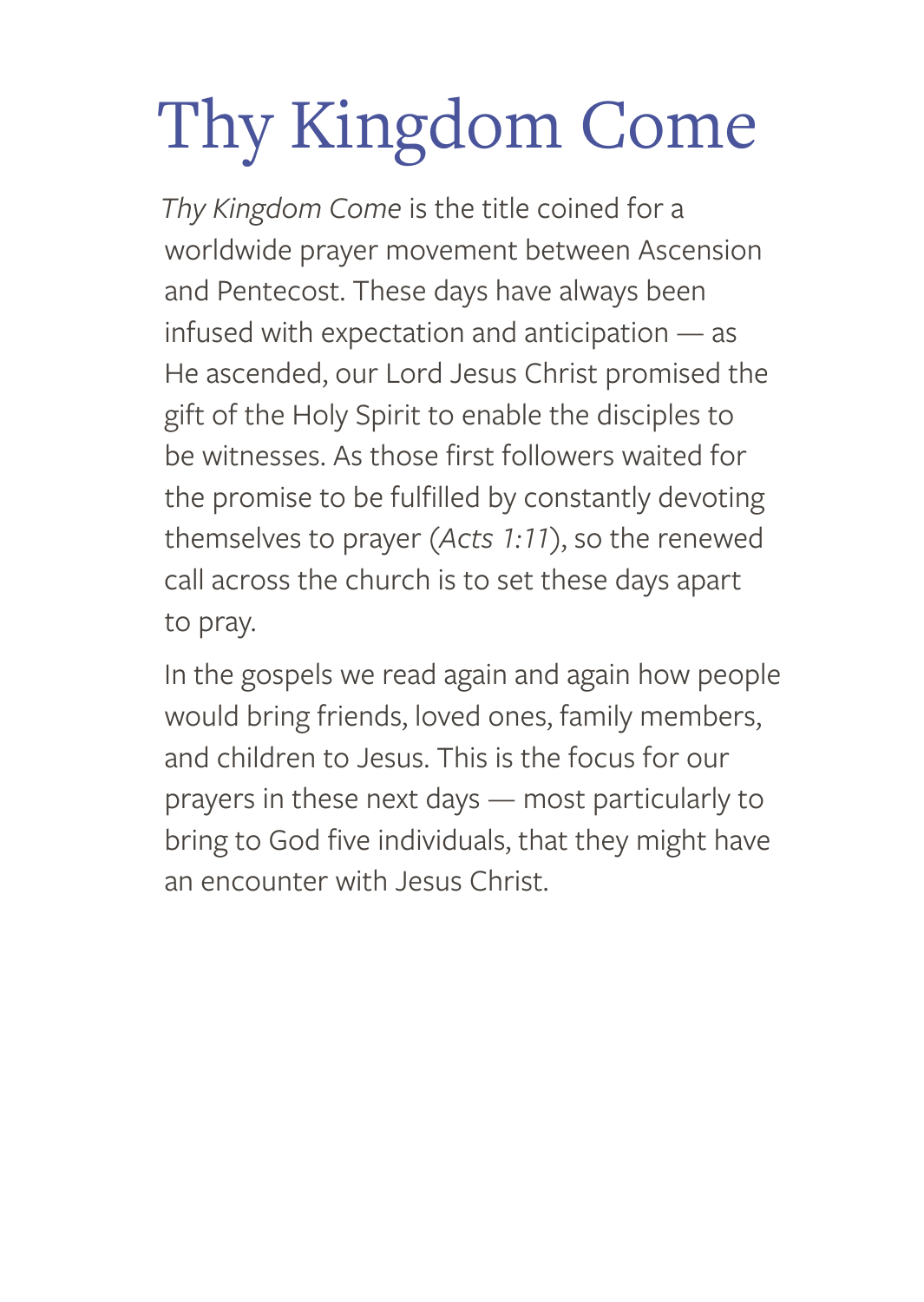On each of the following days, there will be a simple way of praying under that day's theme that will enable you to bring your five friends to Jesus — that each of these lives may be transformed by the One who makes them the object of his relentless, redeeming love.

The names of my five friends are: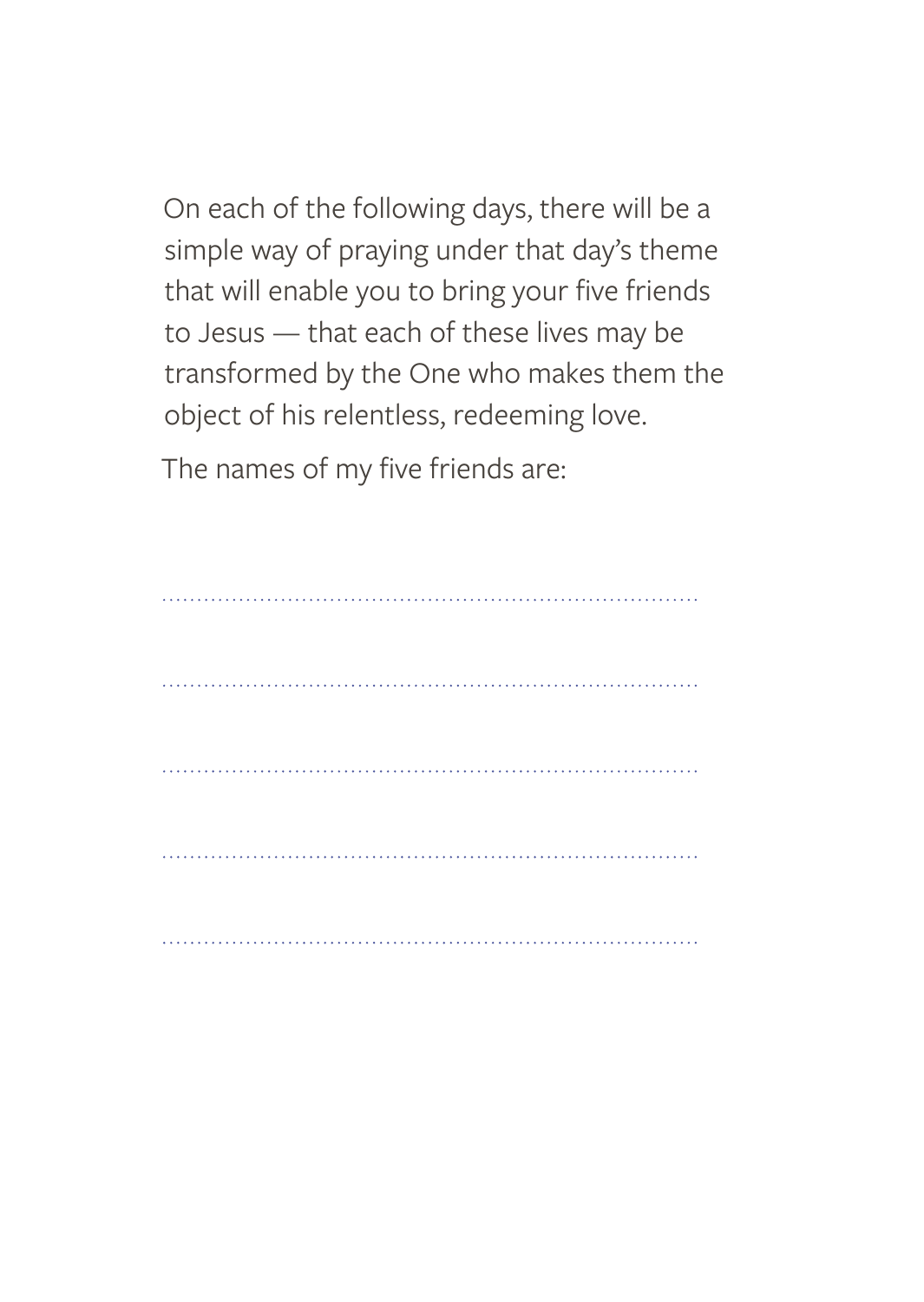## DAY ONE Jesus

#### Hear

'I regard everything as loss because of the surpassing value of knowing Christ Jesus my Lord.' *Philippians 3:8 (NRSV)*

#### Imagine

 … your five friends in the presence of Jesus of Nazareth.

#### Pray

 … for your five friends to encounter Jesus in all His grace, challenge, and love, that they might say with St Paul, 'For me to live is Christ'.

#### Desire

'I would rather die and come to Jesus Christ than be king over the entire earth. Him I seek who died for us; Him I love who rose again because of us.'

Ignatius of Loyola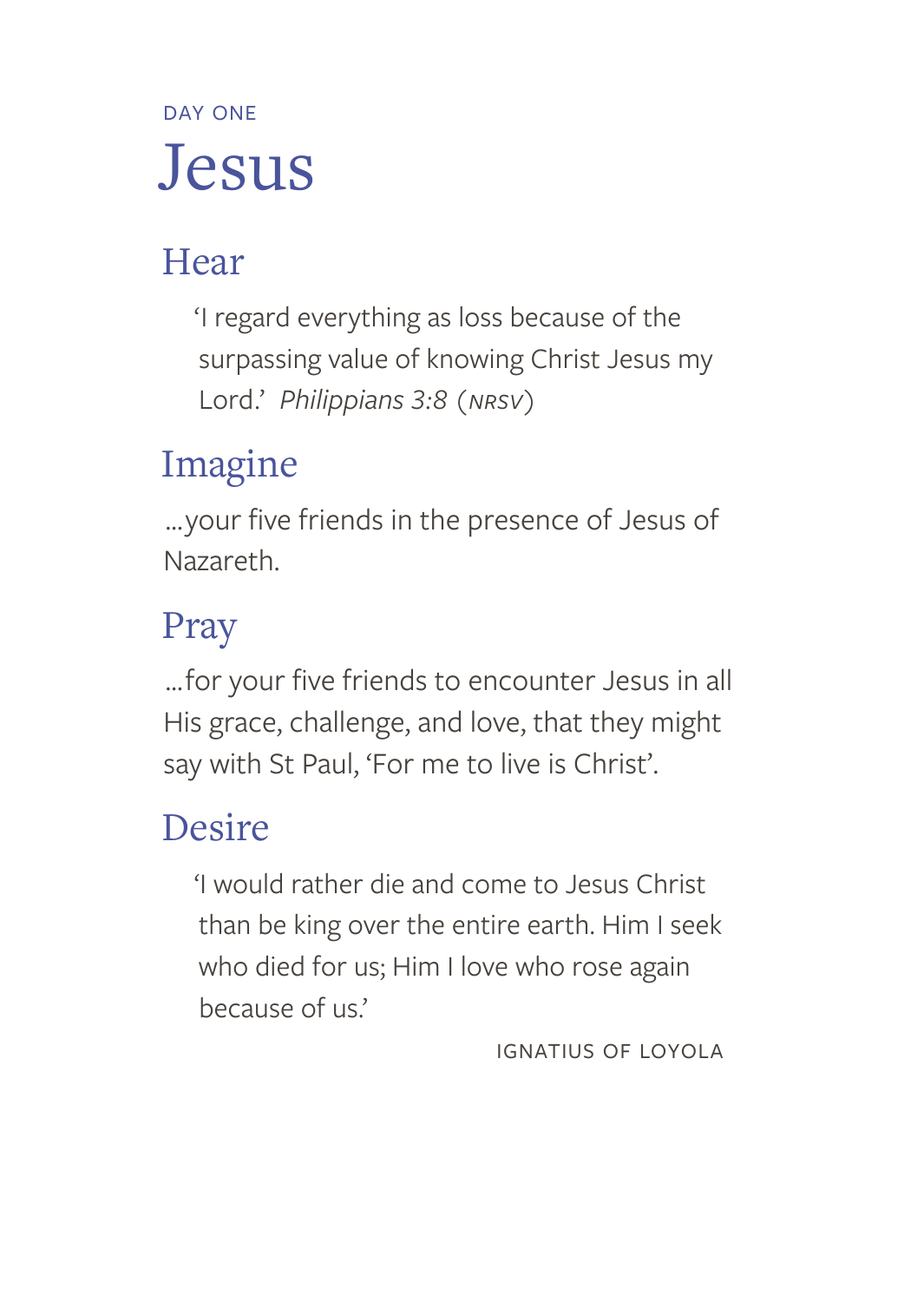## DAY TWO Praise

#### Hear

'… we will give thanks to you forever; from generation to generation we will recount your praise.' *Psalm 79:13 (NRSV)*

#### Imagine

 … your five friends standing beside you praising God.

#### Pray

 … for your five friends to be awake to all that they have already received from God in their lives, and all that He offers them in Christ, that they might praise Him.

#### Desire

'There are more tears shed over answered prayers than unanswered prayers.'

St Teresa of Avila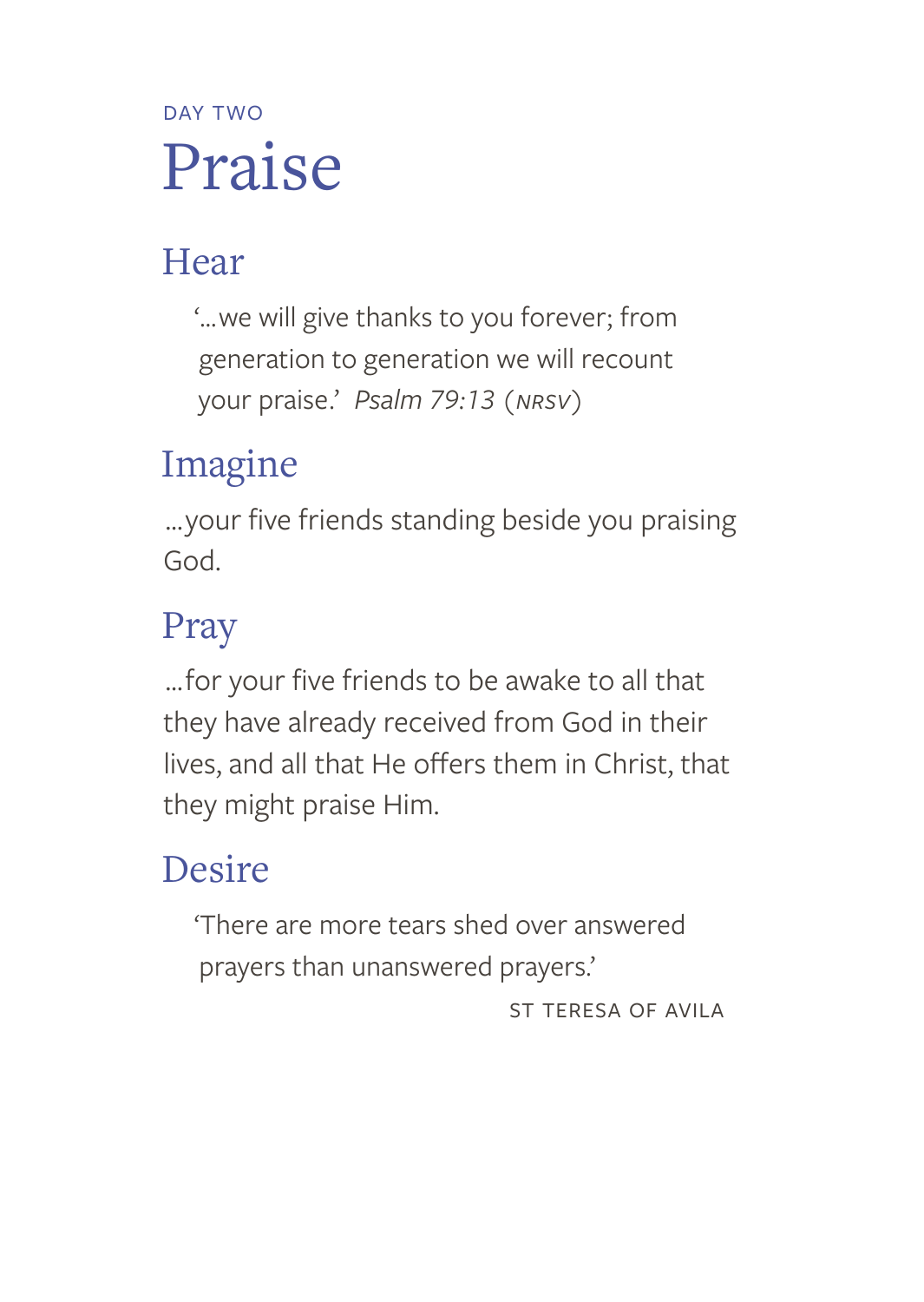## DAY THRFF Thanks

#### Hear

'Be filled with the Spirit … giving thanks to God the Father at all times and for everything in the name of our Lord Jesus Christ.' *Ephesians 5:18,20 (NRSV)*

#### Imagine

… all that you receive from your five friends. Don't be meagre in recognising the gift they are to you.

#### Pray

 … for your five friends to recognise the goodness of God in their lives, that they would turn to God in gratitude and trust.

#### Desire

'Thou that hast given so much to me, Give one thing more, A grateful heart.'

George Herbert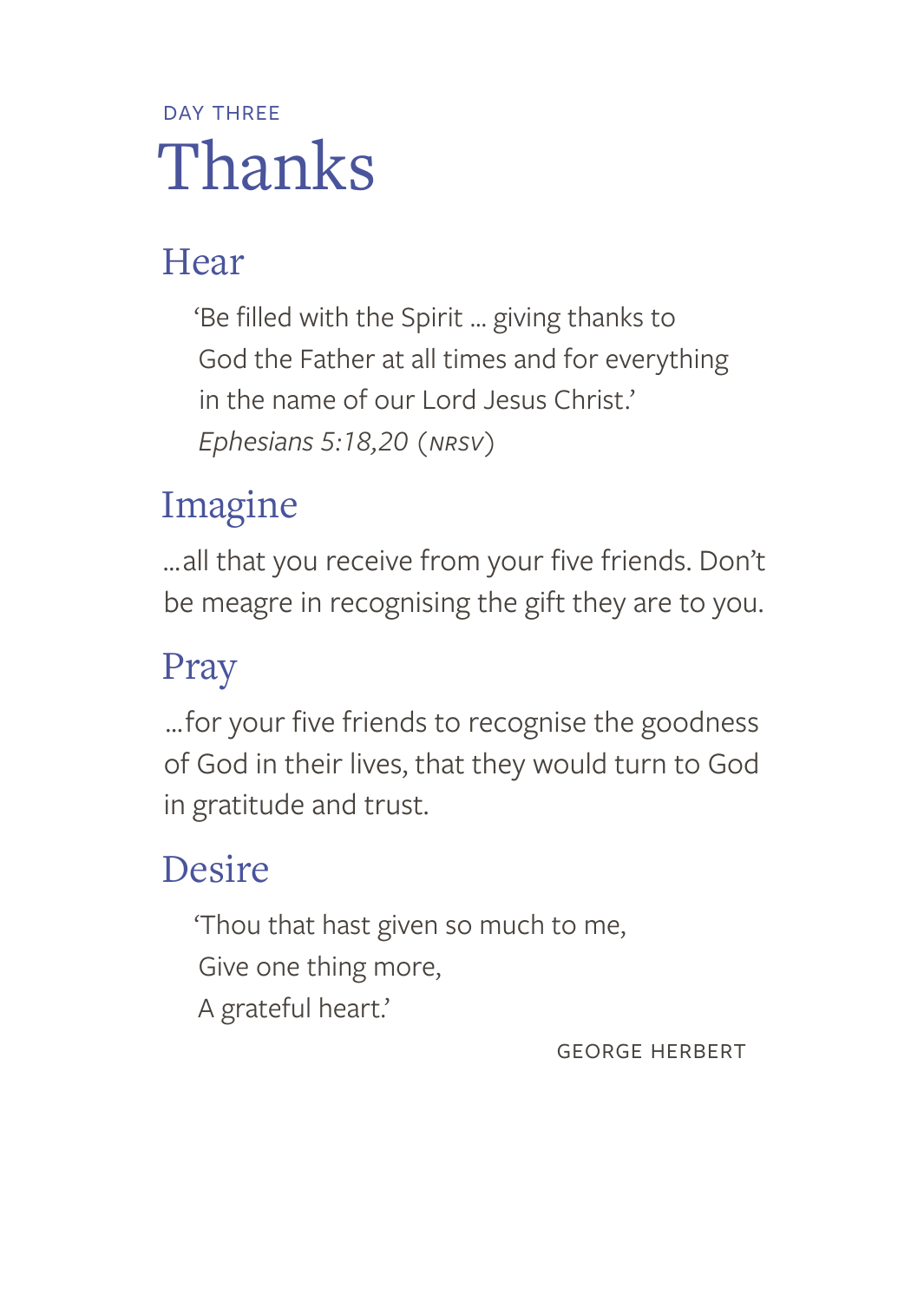#### DAY FOUR

## Sorry

#### Hear

 '…the tax collector, standing far off, would not even look up to heaven, but was beating his breast and saying, "God be merciful to me a sinner!"' *Luke 18:13 (NRSV)*

#### Imagine

 … some of the great changes God brings about in the characters of scripture. What could the lives of your five friends be like, transformed by the power of God's love?

#### Pray

 … for your five friends to be led by the Holy Spirit to understand the cost of God's love for them in Christ; that this great sacrifice would lead them to repentance.

#### Desire

'God creates out of nothing. Wonderful you say. Yes, to be sure, but He does what is still more wonderful: He makes saints out of sinners.'

Soren Kierkegaard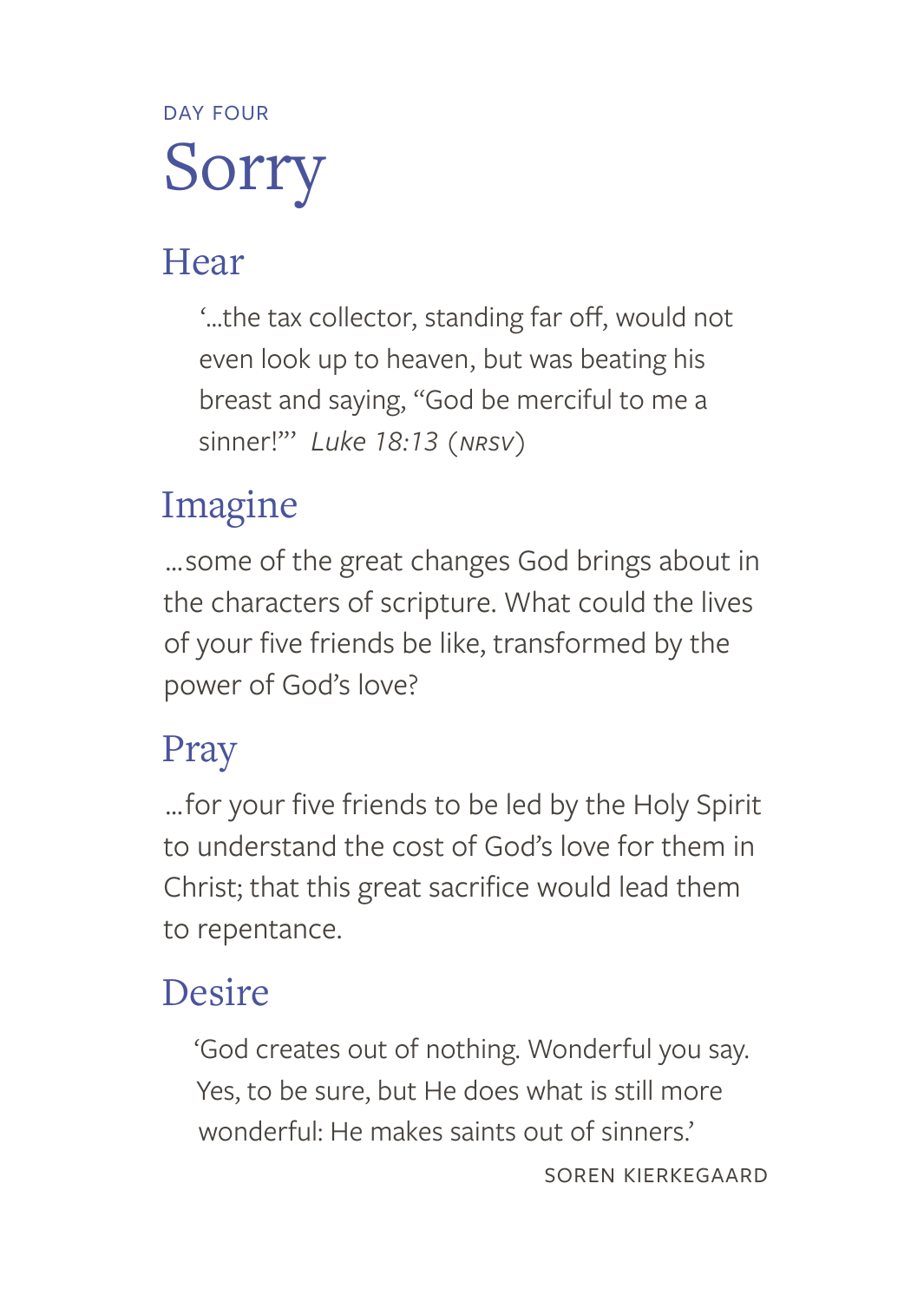## DAY FIVE **Offer**

#### Hear

'Those who want to save their life will lose it, and those who lose their life for my sake will save it.' *Luke 9:24 (NRSV)*

#### Imagine

 … what God might bring about if the lives of these five friends were offered fully to Him.

#### Pray

 … for the Holy Spirit to bring an understanding of the 'life in all its fullness' that will be theirs as your five friends put everything they have into the hands of God.

#### Desire

'Be who God made you to be and you will set the world on fire.'

ST CATHERINE OF SIENA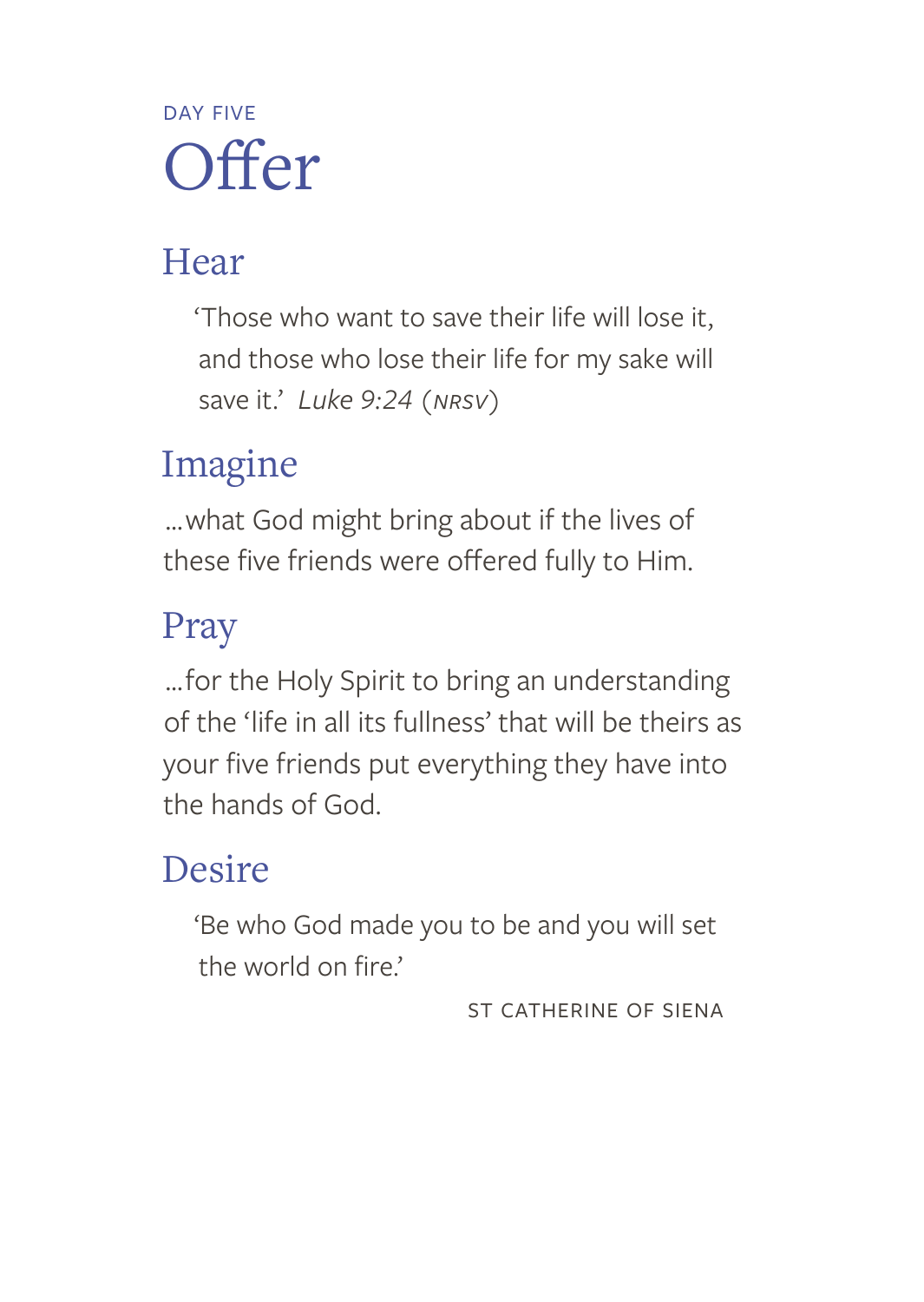## DAY SIX Pray for

#### Hear

'First of all, then, I urge that supplications, prayers, intercessions, and thanksgivings be made for everyone.' *1 Timothy 2:1 (NRSV)*

#### Imagine

 … the lives of your five friends now — where might God really find a way in?

#### Pray

 … for the oil of the Holy Spirit to flow into the lives of your five friends now, as you pray for specific things that you know they face.

#### Desire

'The right way to pray is to stretch out our hands and ask of One who we know has the heart of a Father.'

Dietrich Bonhoeffer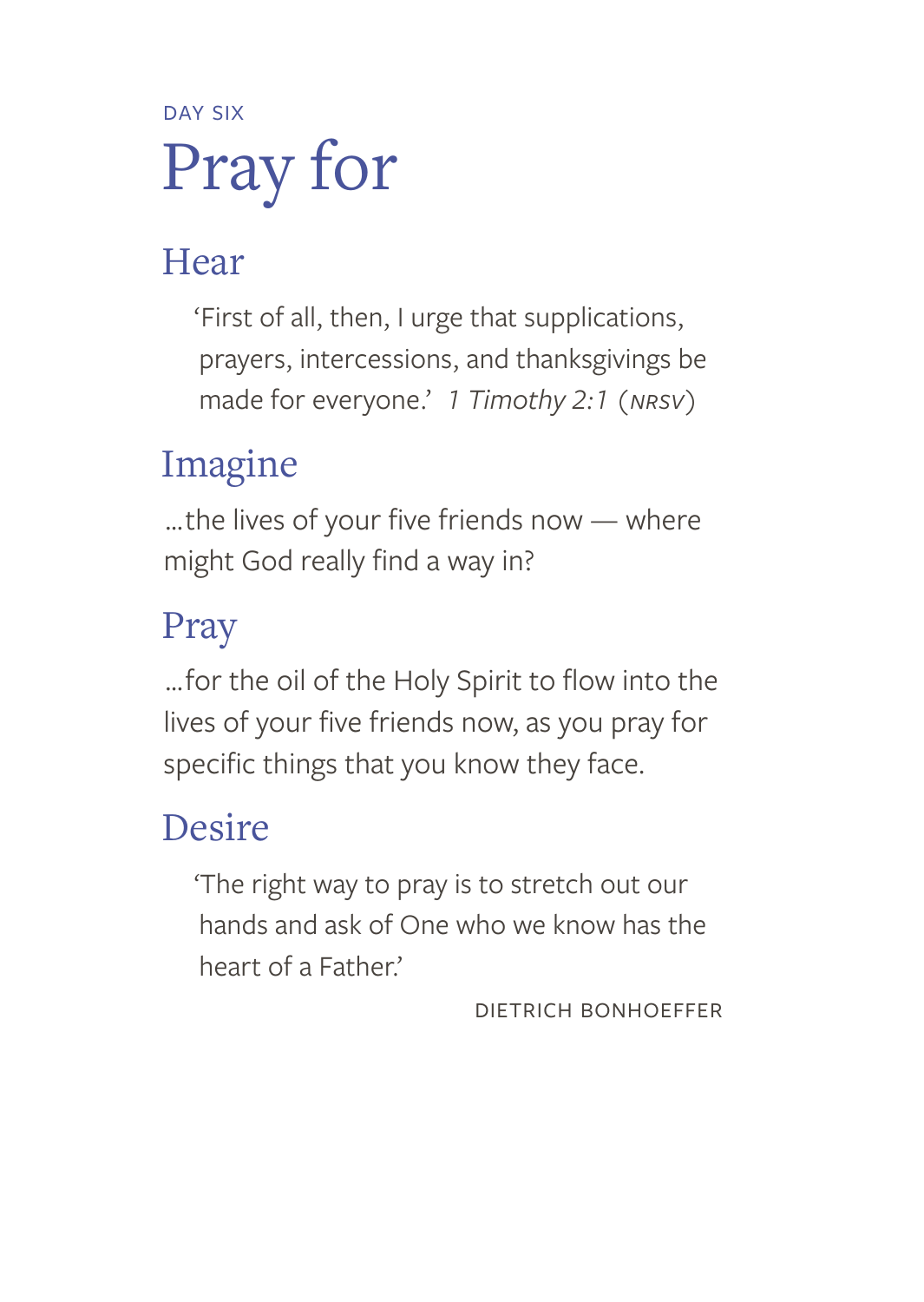## DAY SEVEN Help

#### Hear

'Blessed be the Lord, who daily bears us up; God is our salvation.' *Psalm 68:19 (NRSV)*

#### Imagine

 … you know your five friends — in what areas does Jesus most clearly bring them the help they need? And in receiving this how could they help others?

#### Pray

 … for your five friends that they would know that they never have to face anything alone, but that in their need they would call on God for help.

#### Desire

'Alone we can do so little; together we can do so much.'

Helen Keller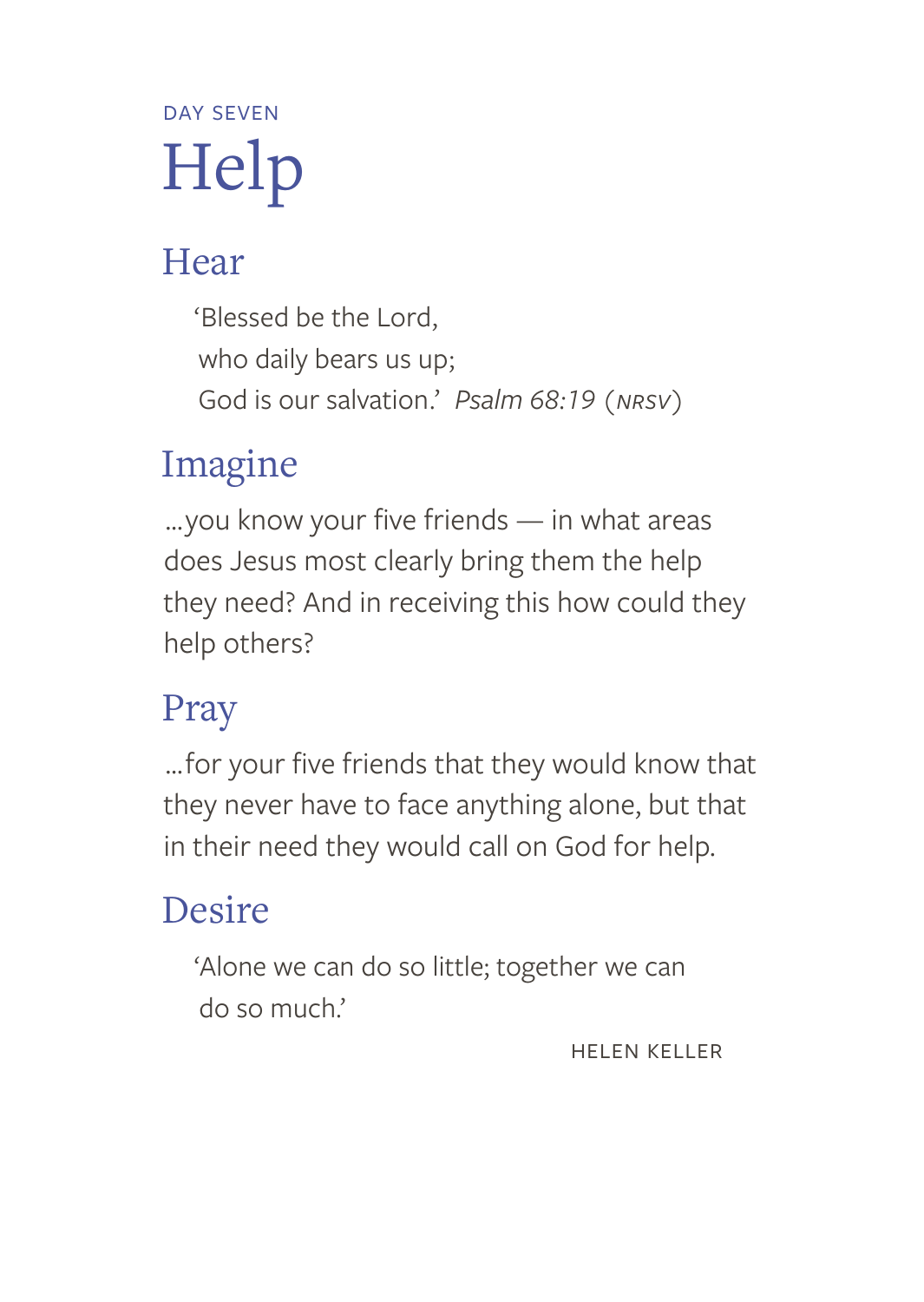## DAY FIGHT Adore

#### Hear

'My beloved speaks and says to me: "Arise, my love, my fair one, and come away;  $11$  for now the winter is past, the rain is over and gone... <sup>14</sup> Let me see your face, let me hear your voice; for your voice is sweet, and your face is lovely."' *Song of Songs 2:10,11,14 (NRSV)*

#### Imagine

 … the longing in God's heart for your five friends to know his love. All He did for you, He did for them.

#### Pray

 … for the eyes of your five friends to be opened to all that Jesus offers them, and that they would turn their faces to Him and enjoy the warmth of His love.

#### Desire

' Come, Lord, stir us up and call us back. Kindle and seize us. Be our fire and our sweetness. Let us love. Let us run.'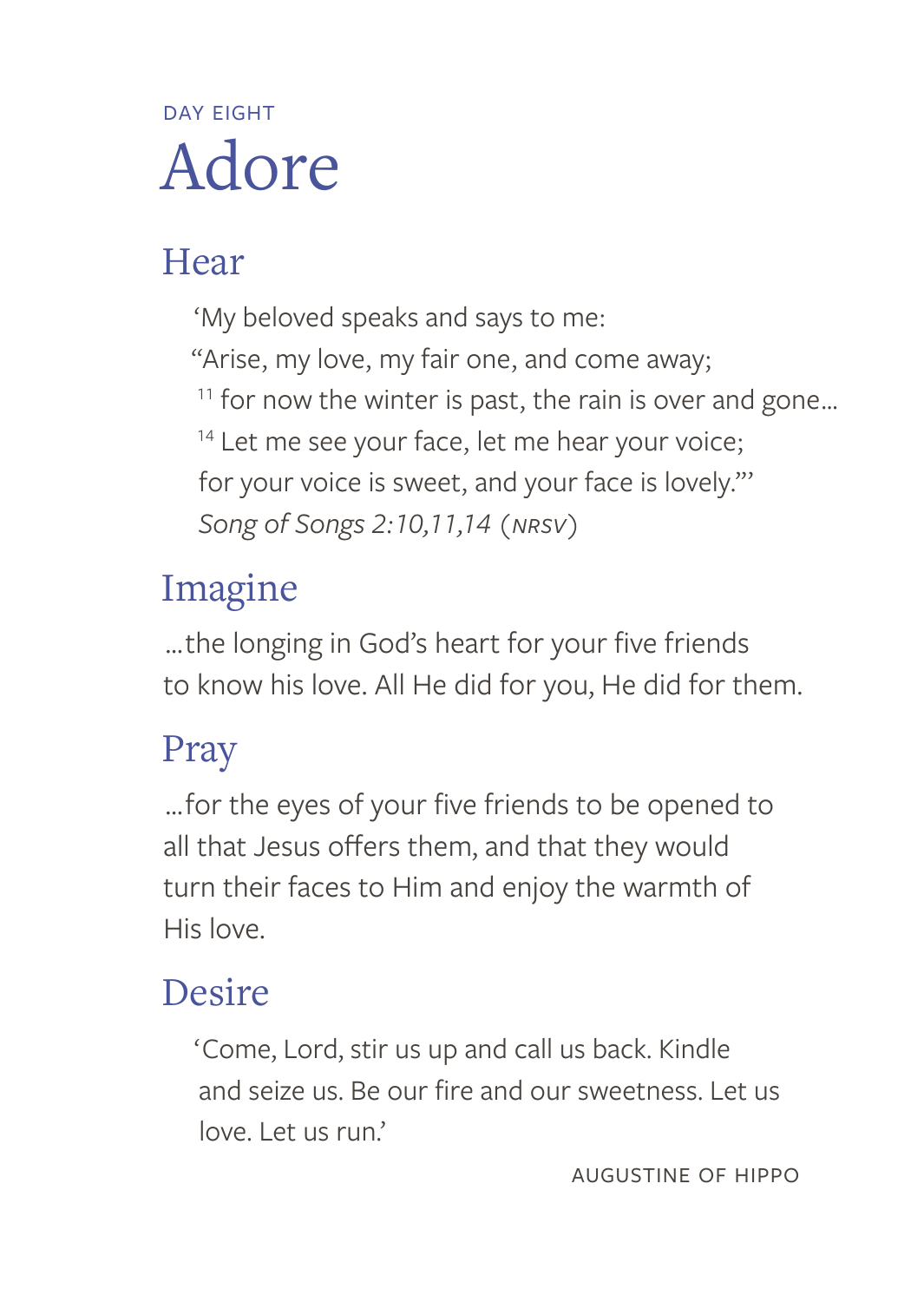## day nine Celebrate

#### Hear

' 4 One generation commends your works to another,

and shall declare your mighty acts.

<sup>7</sup> They shall celebrate the fame of your abundant goodness,

and shall sing aloud of your righteousness.' *Psalm 145:4,7*

### Imagine

 … the joy and celebration in heaven when those you pray for return to the Lord.

#### Pray

 … for yourself and those others the Lord sends to help show your five friends their route home to God, so that they would know the loving Father running to greet them.

#### Desire

' The music of the gospel leads us home.'

Frederick Faber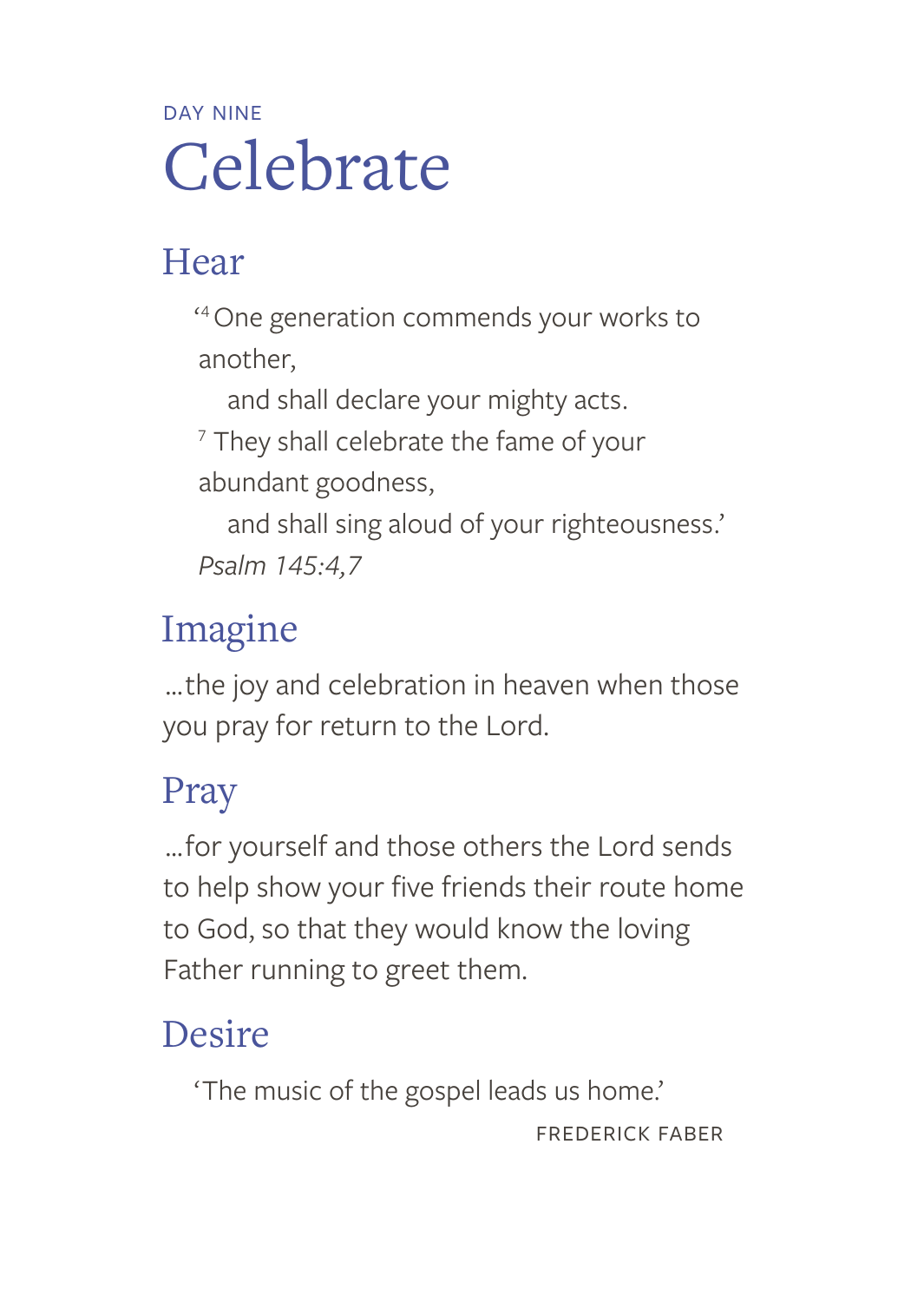## DAY TFN Silence

#### Hear

' When the Lamb opened the seventh seal, there was silence in heaven for about half an hour.' *Revelation 8:1 (NRSV)*

#### Imagine

 … that all heaven stops to listen in silence to your prayers for your five friends.

#### Pray

 … for the Holy Spirit to put on your heart the desires of heaven for your five friends.

#### Desire

' We need to find God, and he cannot be found in noise and restlessness. God is the friend of silence.'

Mother Teresa of Calcutta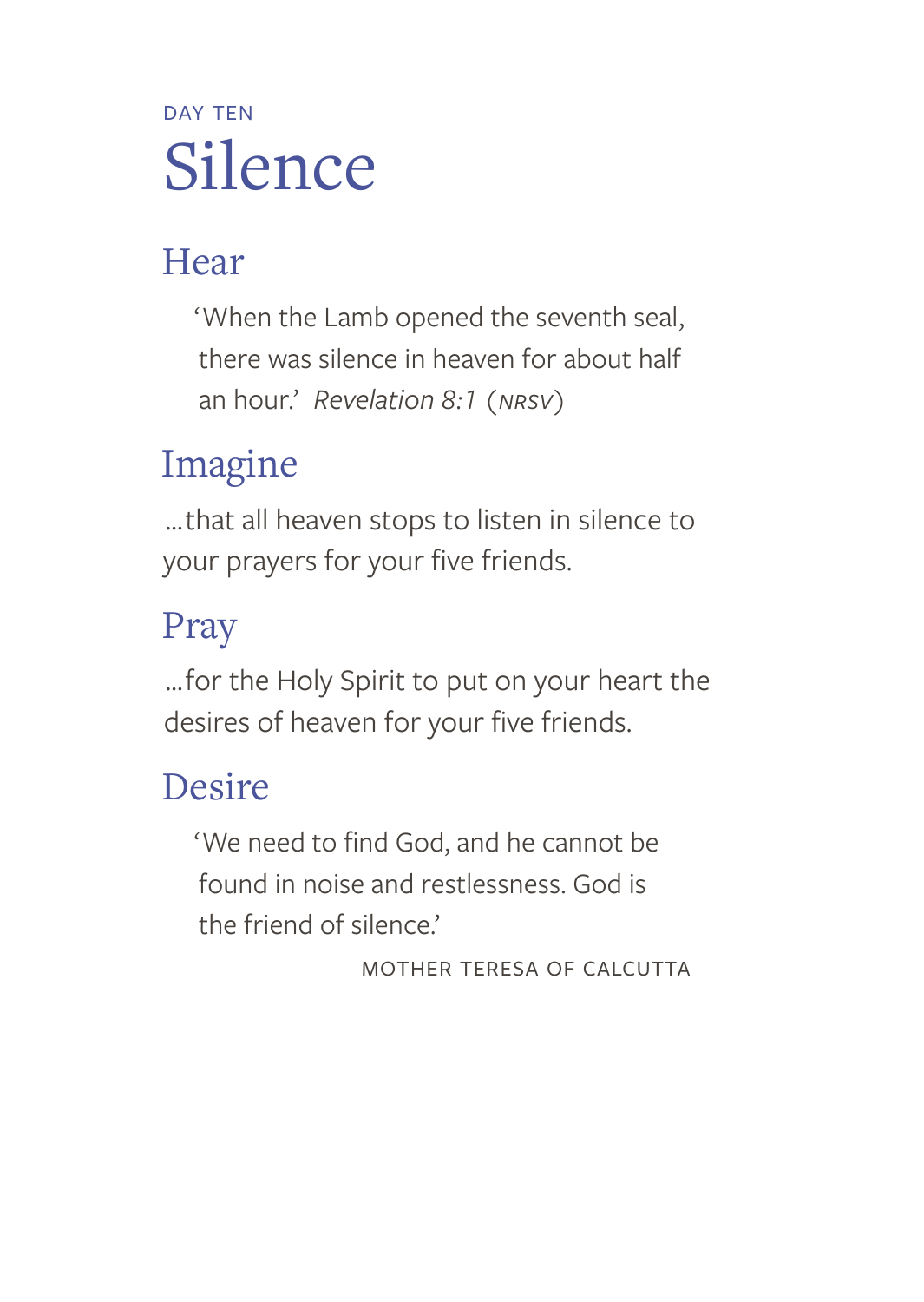## DAY FLEVEN Thy Kingdom Come

#### Hear

' Jesus, remember me when you come into your kingdom.' *Luke 23:42 (NRSV)*

### Imagine

 … your five friends realising that the only person who they need to be remembered by is Jesus.

#### Pray

 … 'Come Holy Spirit' for your five friends — that they may joyfully enter the Kingdom of God and find themselves used by God to pray and act 'Thy Kingdom Come'.

#### Desire

' To pass through the door that leads to God's kingdom, we must go down on our knees.'

Catherine Doherty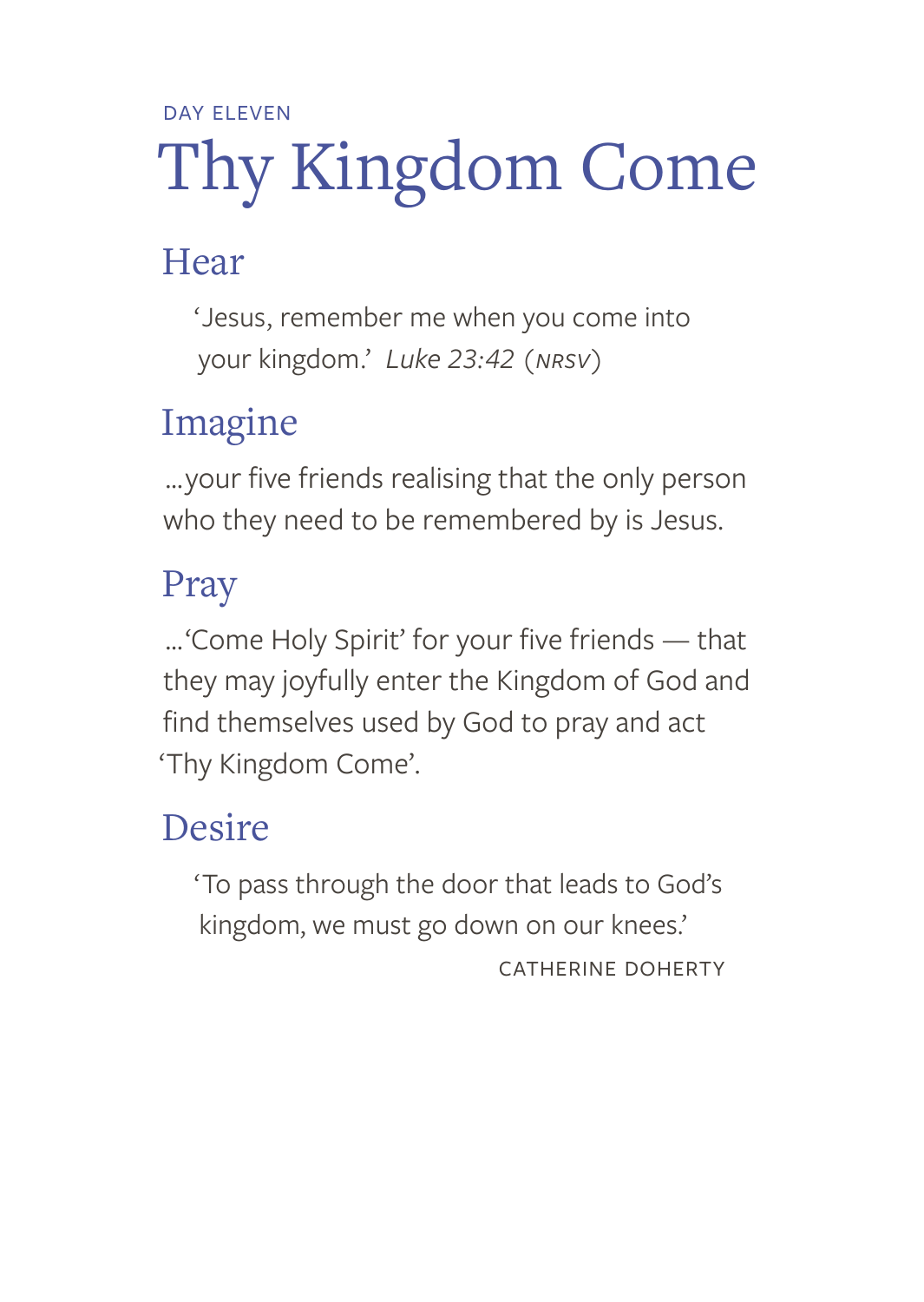Scripture from New Revised Standard Version Bible, copyright © 1989 National Council of the Churches of Christ in the United States of America. Used by permission. All rights reserved worldwide.